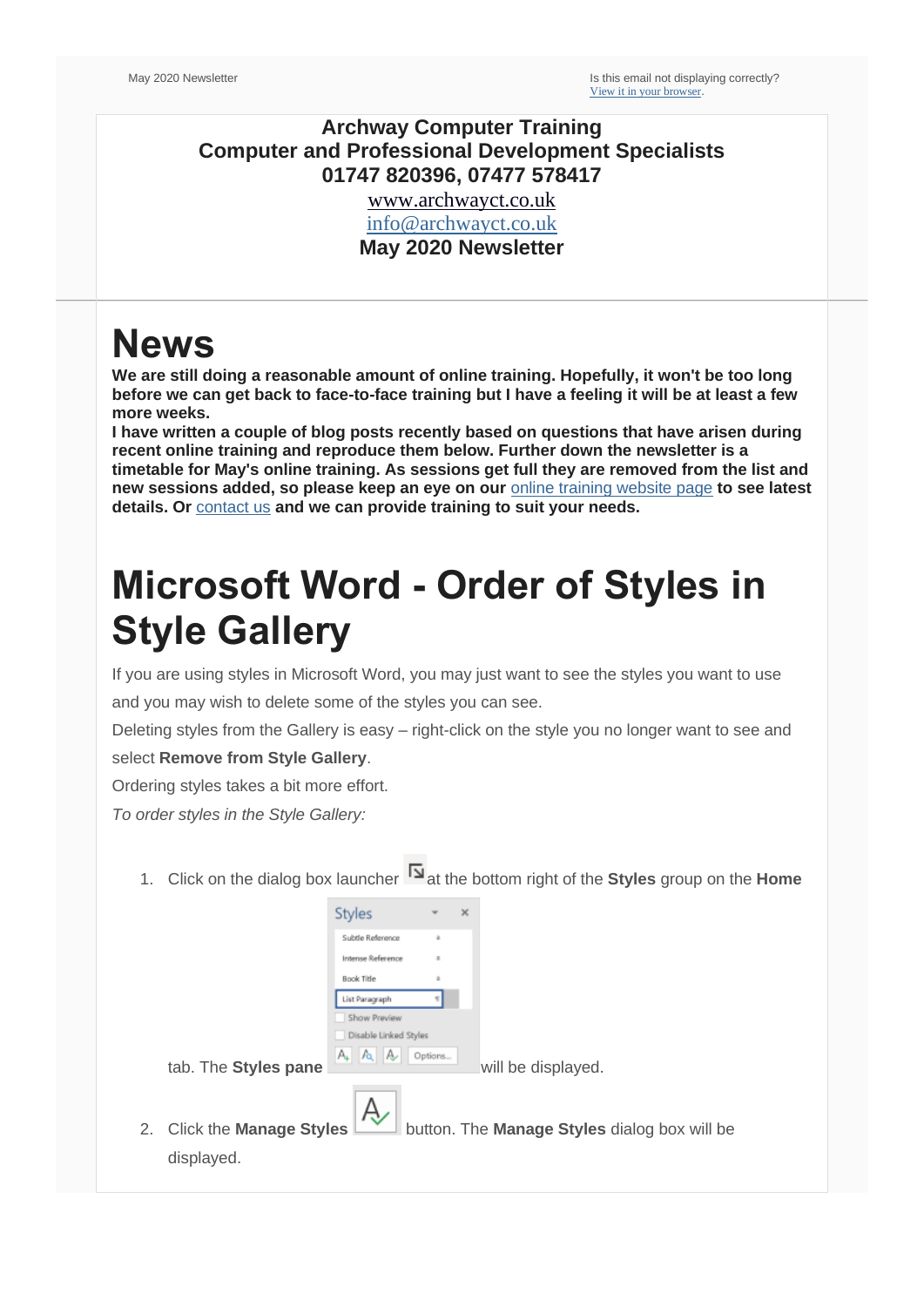

- 3. Click the **Recommend** tab.
- 4. If you want the styles to be in the same order for all new documents based on this template, select **New Documents based on this template**.
- 5. Select the **Style** you want to move, then click **Move Up** or **Move Down**.
- 6. Continue for any other style you want to move.
- 7. When you have finished, click **OK**. The Style Gallery should then be adapted to your needs.

Find out more about our [Microsoft Word training](http://www.archwayct.co.uk/microsoft-office-training/microsoft-word-training).

### **Microsoft Excel - due date end of month following invoice date**

I was doing some online virtual Excel training last week and the client asked how to work out the due date on invoices if it is the end of the following month after the invoice date. There is an Excel function **EOMONTH** which will do just that. The syntax is

**=EOMONTH(Start date, no of months)**, where **no of months** is how many months from the start date.

|                | <b>EOMONTH</b>               | $\times$ $\checkmark$                    | $f_x$      |   | $= EOMONTH(A2,1)$ |  |
|----------------|------------------------------|------------------------------------------|------------|---|-------------------|--|
|                | A                            | B                                        | $\epsilon$ | D | E                 |  |
|                | <b>Invoice Date Due Date</b> |                                          |            |   |                   |  |
| $\overline{2}$ |                              | 05/03/2020 = EOMONTH(A2,1)               |            |   |                   |  |
| 3              |                              | 10/02/2020 3 EOMONTH(start date, months) |            |   |                   |  |
| 4              |                              | 04/03/2020 30/04/2020                    |            |   |                   |  |
| 5              |                              | 23/02/2020 31/03/2020                    |            |   |                   |  |
| 6              |                              | 02/03/2020 30/04/2020                    |            |   |                   |  |
|                |                              | 07/03/2020 30/04/2020                    |            |   |                   |  |
| 8              |                              | 09/03/2020 30/04/2020                    |            |   |                   |  |
| a              |                              |                                          |            |   |                   |  |

So if you want the end of the month following the Invoice date and the Invoice date is in cell A2, the formula is **=EOMONTH(A2,1).**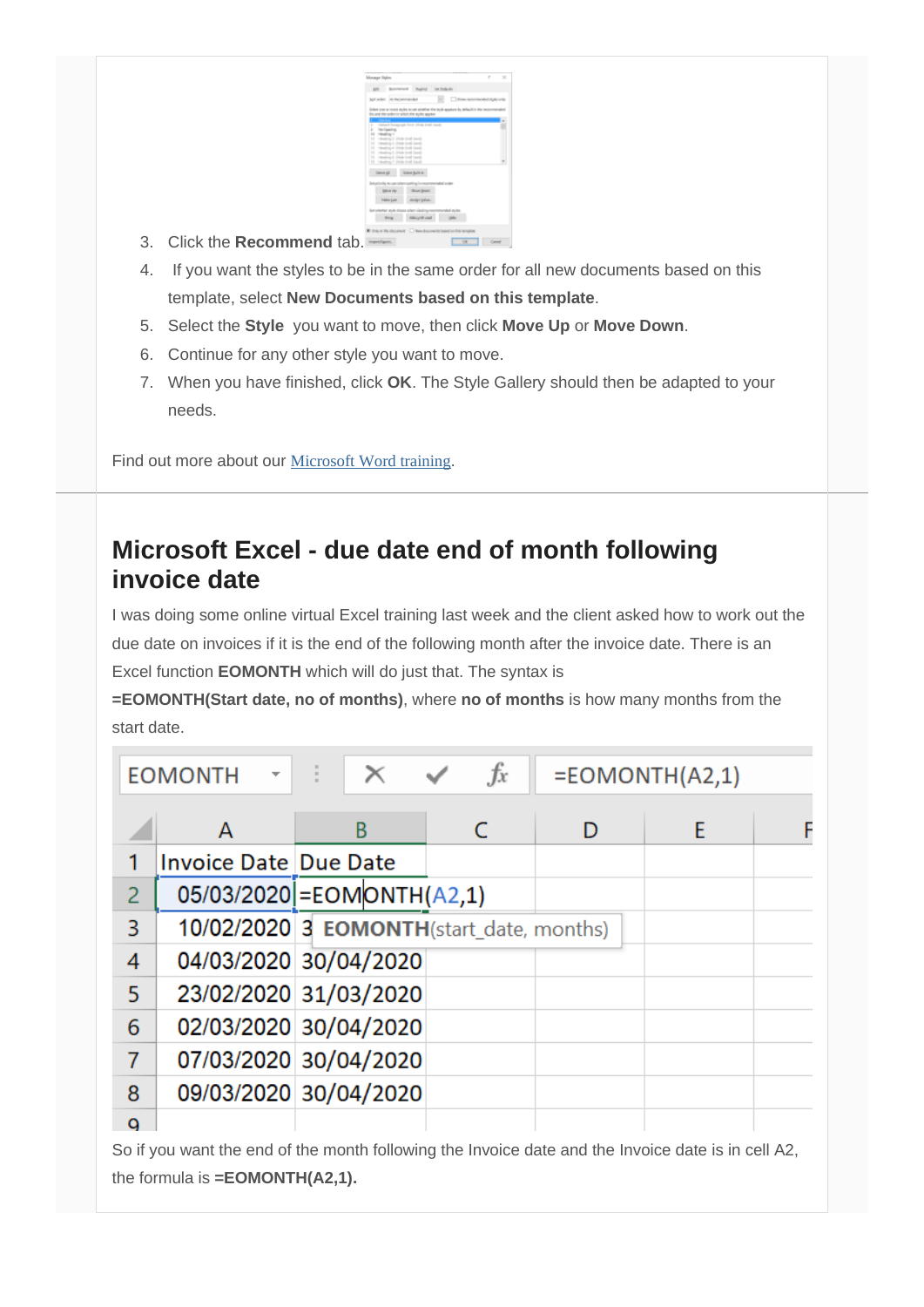# **Online Training Sessions**

Since it is no longer feasible to do face-to-face training, we are pleased to be able to announce some interactive short training sessions.

Sessions will be conducted using WebEx or Zoom and will be limited to 6 people. Once a session is full, new dates will be released.

Training files and a meeting invitation will be sent out to participants in advance of the training session. Sessions are updated regularly **[here](http://www.archwayct.co.uk/online-training)**.

**To find out more details, ring on the mobile number at the top of this newsletter, email us or fill in our online [contact form](http://www.jmdtraining.co.uk/contact-us)**.

| <b>Date</b> | <b>Time</b>        | <b>Session</b>                                                                                                                                          | Cost                |
|-------------|--------------------|---------------------------------------------------------------------------------------------------------------------------------------------------------|---------------------|
| 30th Apr    | $13:30 -$<br>14:30 | Microsoft Project - Baselining a Project and Tracking Progress                                                                                          | £25 +<br><b>VAT</b> |
| 1st May     | $15:00 -$<br>16:00 | PowerPoint - Working with SmartArt, Animating SmartArt and<br><b>Bulleted Lists</b>                                                                     | £25 +<br><b>VAT</b> |
| 4th May     | $09:30 -$<br>11:00 | Introduction to OneNote                                                                                                                                 | £30 +<br><b>VAT</b> |
| 4th May     | $11:15$ -<br>12:45 | Microsoft Project - Consolidating Projects in a Master Plan,<br>Pooling resources across Projects                                                       | £30 +<br><b>VAT</b> |
| 4th May     | $14:00 -$<br>16:00 | Introduction to Microsoft Teams                                                                                                                         | £50 +<br><b>VAT</b> |
| 5th May     | $09:30 -$<br>11:00 | Introduction to OneNote                                                                                                                                 | £30 +<br><b>VAT</b> |
| 5th May     | 11:30 -<br>12:30   | Microsoft Project - Adding costs to projects                                                                                                            | £25 +<br><b>VAT</b> |
| 5th May     | $13:30 -$<br>14:30 | Excel - Creating a new workbook, Basic Formatting, Basic<br>Formulas, Saving, Printing                                                                  | £25 +<br><b>VAT</b> |
| 5th May     | $15:00 -$<br>16:00 | Word - Using Word tables, general Word hints and tips                                                                                                   | £25 +<br><b>VAT</b> |
| 6th May     | $09:30 -$<br>10:30 | Excel - Review of Basic Formulas, Absolute cell references<br>(fixed cells), % of Totals, Using Quick Analysis for % of Totals<br>and Cumulative Totals | £25 +<br><b>VAT</b> |
| 6th May     | $11:00 -$<br>12:00 | PowerPoint - Creating a new presentation, Slide Layouts, Slide<br>Views, Moving Slides                                                                  | £25 +<br><b>VAT</b> |
| 6th May     | $14:00 -$<br>15:00 | Word - Mailmerge                                                                                                                                        | £25 +<br><b>VAT</b> |
| 6th May     | $15:30 -$<br>16:30 | Word - Working with Pictures and Drawing Objects - Inserting,<br>Text Wrapping, Sizing, Effects                                                         | £25 +<br><b>VAT</b> |
| 7th May     | $09:30 -$<br>10:30 | PowerPoint - Using SmartArt, Animating bulleted lists and<br>SmartArt, Using Drawing Tools, Manipulating Pictures                                       | £25 +<br><b>VAT</b> |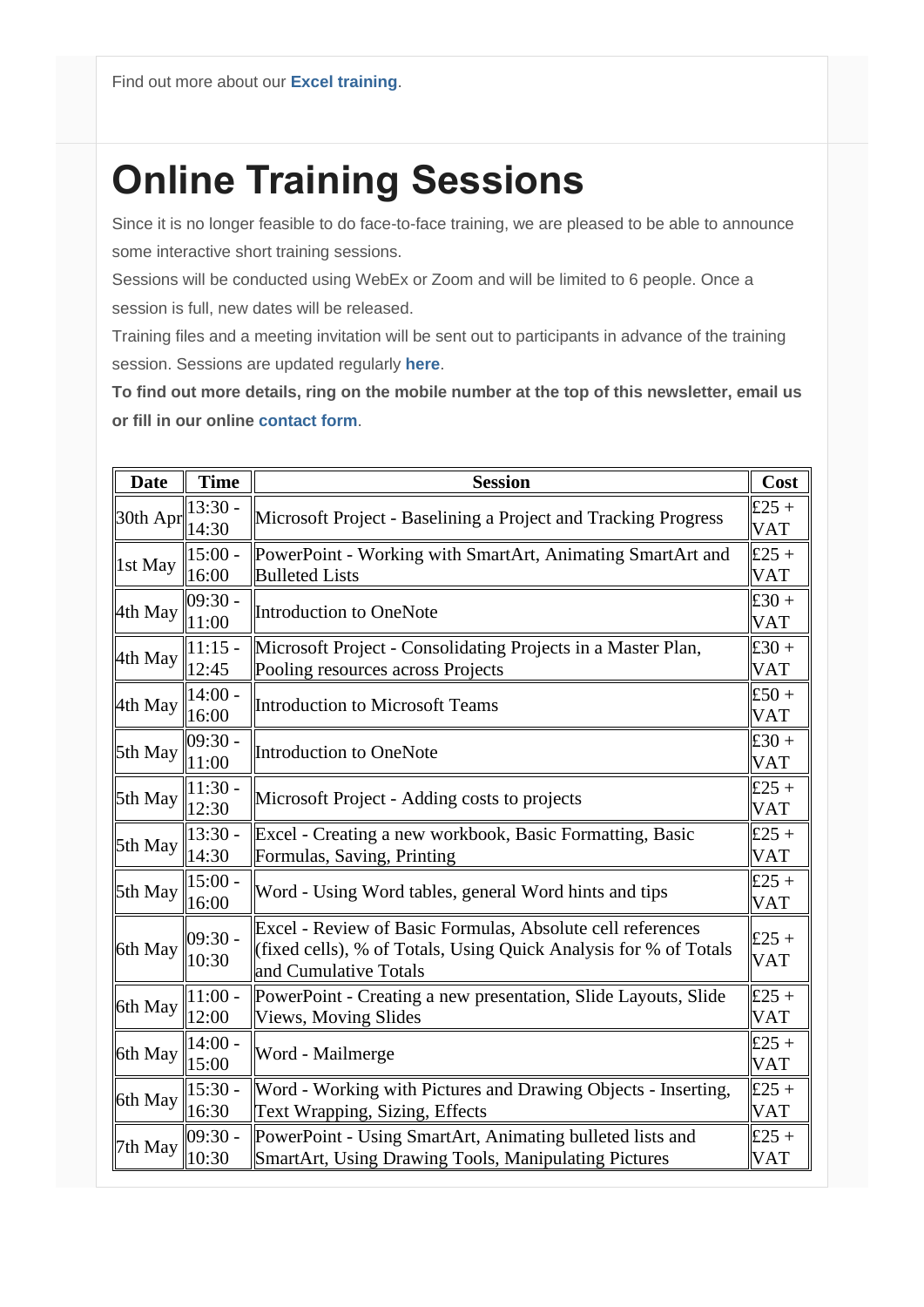|                  | $11:00 -$          | Outlook - Emails Rules and Alerts, Creating a Task from an                           | £25 +               |
|------------------|--------------------|--------------------------------------------------------------------------------------|---------------------|
| 7th May          | 12:00              | Email, Creating an Appointment from an Email, Quick Parts,<br><b>Email Templates</b> | <b>VAT</b>          |
|                  | $13:30 -$          | Word - Collaborating with Others - Sharing Documents,                                | £25 +               |
| 7th May          | 14:30              | Comments, Track Changes                                                              | <b>VAT</b>          |
| 7th May          | $15:00 -$          | PowerPoint - Tables and Charts                                                       | £25 +               |
|                  | 16:00              |                                                                                      | <b>VAT</b>          |
| 11th             | $09:30 -$          | Outlook - Calendar, Creating Recurring Appointments, Making                          | £25 +               |
| May              | 10:30              | appointments private, Using the Scheduling Assistant                                 | <b>VAT</b>          |
| 11th             | $11:00 -$          | Microsoft Project - Working with Tasks, Creating a Gantt Chart,                      | £30 +               |
| May              | 12:30              | Links, Lags and Leads                                                                | <b>VAT</b>          |
| 11th<br>May      | $13:30 -$<br>15:00 | Microsoft Project - Creating a resource sheet, Assigning<br>resources to tasks       | £30 +<br><b>VAT</b> |
| 11th             | $15:30 -$          |                                                                                      | £25 +               |
| May              | 16:30              | Using WebEx for working remotely                                                     | <b>VAT</b>          |
| 12th             | $09:30 -$          |                                                                                      | £35 +               |
| May              | 11:00              | <b>Crystal Reports - Crosstabs</b>                                                   | <b>VAT</b>          |
| 12th             | $11:30 -$          |                                                                                      | £25 +               |
| May              | 12:30              | <b>Excel Charting</b>                                                                | <b>VAT</b>          |
| 12th             | 14:00.             |                                                                                      | £35 +               |
| May              | 15:30              | <b>Crystal Reports - Charting</b>                                                    | <b>VAT</b>          |
| 12th             | $16:00 -$          | <b>Crystal Reports - Working with SubReports</b>                                     | £35 +               |
| May              | 17:30              |                                                                                      | <b>VAT</b>          |
| 13th             | $09:30 -$          | <b>Excel PivotTables</b>                                                             | £25 +               |
| May              | 10:30              |                                                                                      | <b>VAT</b>          |
| 13th             | $11:00 -$          | <b>Excel Charting</b>                                                                | £25 +               |
| May              | 12:00              |                                                                                      | <b>VAT</b>          |
| 13th<br>May      | $13:30 -$<br>14:30 | <b>Excel - Date and Text Functions</b>                                               | £25 +<br><b>VAT</b> |
| 13th             | $15:00 -$          | Excel - Grouping worksheets, Calculations across worksheets,                         | £25 +               |
| May              | 16:00              | Data Consolidation                                                                   | <b>VAT</b>          |
| 14th             | $09:30 -$          | Excel - IF, Nested IF, AND, OR, SUMIF, SUMIFS, COUNTIF,                              | £30 +               |
| May              | 11:00              | COUNTIFS, AVERAGEIF, IFERROR                                                         | <b>VAT</b>          |
| 14th             | $11:30 -$          |                                                                                      | £25 +               |
| May              | 12:30              | Excel - Named ranges, VLOOKUP                                                        | <b>VAT</b>          |
| 14th             | $13:30 -$          | Microsoft Project - Adding costs to projects                                         | £25 +               |
| May              | 14:30              |                                                                                      | <b>VAT</b>          |
| 14th             | $15:00 -$          | Microsoft Project - Baselining a Project and Tracking Progress                       | £25 +               |
| May              | 16:00              |                                                                                      | VAT                 |
| 18th<br>May      | $09:30 -$<br>11:00 | Microsoft Project - Views, Tables, Filters, Creating Reports                         | £30 +<br>VAT        |
| 18th             | $11:30 -$          |                                                                                      | £25 +               |
| May              | 12:30              | <b>Excel Pivot Tables</b>                                                            | <b>VAT</b>          |
| 18th             | $13:30 -$          | Excel - IF, Nested IF, AND, OR, SUMIF, SUMIFS, COUNTIF,                              | £25 +               |
| May              | 14:30              | COUNTIFS, AVERAGEIF, IFERROR                                                         | <b>VAT</b>          |
| 18th             | $15:00 -$          | Microsoft Word - Using Section Breaks effectively                                    | £25 +               |
| May              | 16:00              |                                                                                      | <b>VAT</b>          |
| 19 <sub>th</sub> | $09:30 -$          | Microsoft Project - Creating Reports                                                 | £25 +               |
| May              | 10:30              |                                                                                      | VAT                 |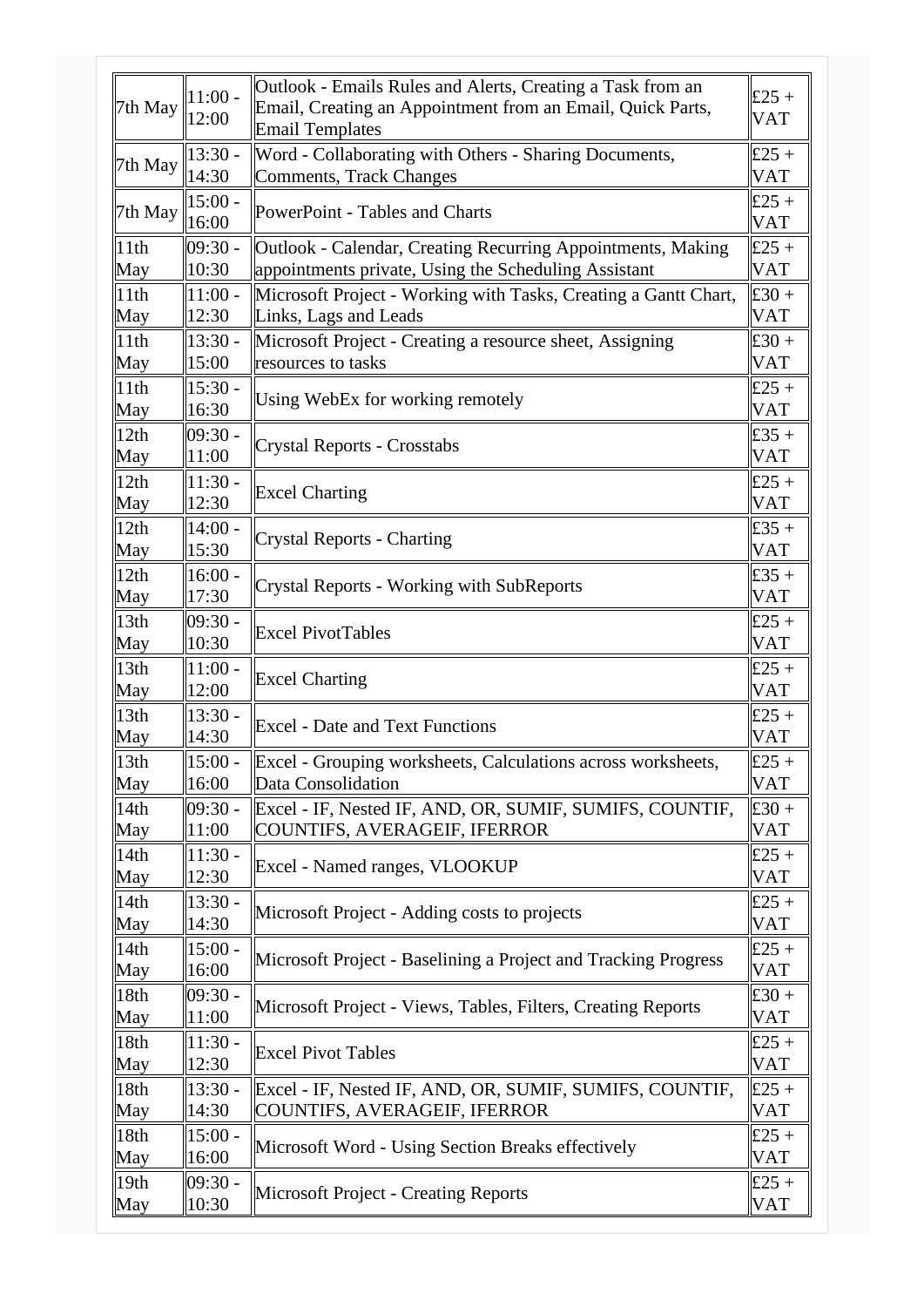| 19 <sub>th</sub> | $11:00 -$                    | Excel - Sorting, Filtering, Conditional Formatting                                                                                                      | £25 +               |
|------------------|------------------------------|---------------------------------------------------------------------------------------------------------------------------------------------------------|---------------------|
| May              | 12:00                        |                                                                                                                                                         | <b>VAT</b>          |
| 19th             | $13:30 -$                    | Crystal Reports - Creating and Formatting a Document                                                                                                    | £35 $+$             |
| May              | 15:00                        |                                                                                                                                                         | <b>VAT</b>          |
| 19th             | $\parallel$ 15:30 -          | Word - Working with Large Documents - Heading Styles,                                                                                                   | £25 +               |
| May              | 16:30                        | Section Breaks, Automating Tables of Contents                                                                                                           | VAT                 |
| 20th             | $09:30 -$                    | Excel - Sorting, Filtering, Conditional Formatting                                                                                                      | £25 +               |
| May              | 10:30                        |                                                                                                                                                         | VAT                 |
| 20th             | $13:30 -$                    | <b>Using Zoom for Remote Working</b>                                                                                                                    | £15 +               |
| May              | 14:10                        |                                                                                                                                                         | VAT                 |
| 20th             | $\parallel 15:00$ -          | <b>Using Outlook for Time Management</b>                                                                                                                | £30 +               |
| May              | 16:00                        |                                                                                                                                                         | VAT                 |
| 21st             | $ 09:30 -$                   | Excel - Creating a new workbook, Basic Formatting, Basic                                                                                                | £25 +               |
| May              | 10:30                        | Formulas, Saving, Printing                                                                                                                              | VAT                 |
| 21st             | $11:00 -$                    | <b>Crystal Reports - Formulas and Functions</b>                                                                                                         | £35 $+$             |
| May              | 12:30                        |                                                                                                                                                         | VAT                 |
| 21st             | $14:00 -$                    | Word - Using Word tables, General Word hints and tips                                                                                                   | £25 +               |
| May              | 15:00                        |                                                                                                                                                         | VAT                 |
| 21st<br>May      | $15:30 -$<br>16:30           | Excel - Review of Basic Formulas, Absolute Cell References<br>(fixed cells), % of Totals, Using Quick Analysis for % of Totals<br>and Cumulative Totals | £25 +<br><b>VAT</b> |
| 22nd             | 109:30 -                     | PowerPoint - Creating a new presentation, Slide Layouts, Slide                                                                                          | £25 +               |
| May              | 10:30                        | Views, Moving Slides                                                                                                                                    | <b>VAT</b>          |
| 22nd             | $\parallel$ 11:30 $\cdot$    | Word - Mailmerge                                                                                                                                        | £25 +               |
| May              | 12:30                        |                                                                                                                                                         | <b>VAT</b>          |
| 22nd             | $\parallel$ 13:30 -          | PowerPoint - Using SmartArt, Animating bulleted lists and                                                                                               | £25 +               |
| May              | 14:30                        | SmartArt, Using Drawing Tools, Manipulating Pictures                                                                                                    | VAT                 |
| 22nd<br>May      | $\parallel 15:00$ -<br>16:00 | Outlook - Email Rules and Alerts, Creating a Task from an<br>Email, Creating an Appointment from an Email, Quick Parts,<br><b>Email Templates</b>       | £25 +<br>VAT        |
| 26th             | $ 09:30 -$                   | <b>Crystal Reports - Mailing Labels</b>                                                                                                                 | £25 +               |
| May              | 10:30                        |                                                                                                                                                         | VAT                 |
| 26th             | $11:00 -$                    | Word - Working with Pictures and Drawing Objects - Inserting,                                                                                           | £25 +               |
| May              | 12:00                        | Text Wrapping, Sizing, Effects                                                                                                                          | <b>VAT</b>          |
| 26th             | $\parallel$ 13:30 -          | Word - Collaborating with Others - Sharing Documents,                                                                                                   | £25 +               |
| May              | 14:30                        | <b>Comments, Track Changes</b>                                                                                                                          | VAT                 |
| 26th<br>May      | $15:00 -$<br>16:00           | Time Management - Goals and Objectives, The SMART<br>approach to generating goals, Identifying Goals, Prioritising<br>Work, Urgent vs Important         | £30 +<br><b>VAT</b> |
| 27th             | $ 09:30 -$                   | PowerPoint - Using SmartArt, Animating bulleted lists and                                                                                               | £25 +               |
| May              | 10:30                        | SmartArt, Using Drawing Tools, Manipulating Pictures                                                                                                    | VAT                 |
| 27th             | $11:00 -$                    | Crystal Reports - Sorting Records, Filtering Record, Grouping                                                                                           | £35 $+$             |
| May              | 12:30                        | Records, Summary Fields                                                                                                                                 | <b>VAT</b>          |
| 27th             | $13:30 -$                    | Outlook - Calendar, Creating Recurring Appointments, Making                                                                                             | £25 +               |
| May              | 14:30                        | Appointments private, Using the Scheduling Assistant                                                                                                    | VAT                 |
| 27th             | $15:00 -$                    | Microsoft Project - Working with Tasks, Creating a Gantt Chart,                                                                                         | £30 +               |
| May              | 16:30                        | Links, Lags and Leads                                                                                                                                   | <b>VAT</b>          |
| 28 <sub>th</sub> | $ 09:30 -$                   | PowerPoint - Tables and Charts                                                                                                                          | £25 +               |
| May              | 10:30                        |                                                                                                                                                         | <b>VAT</b>          |
|                  |                              |                                                                                                                                                         |                     |